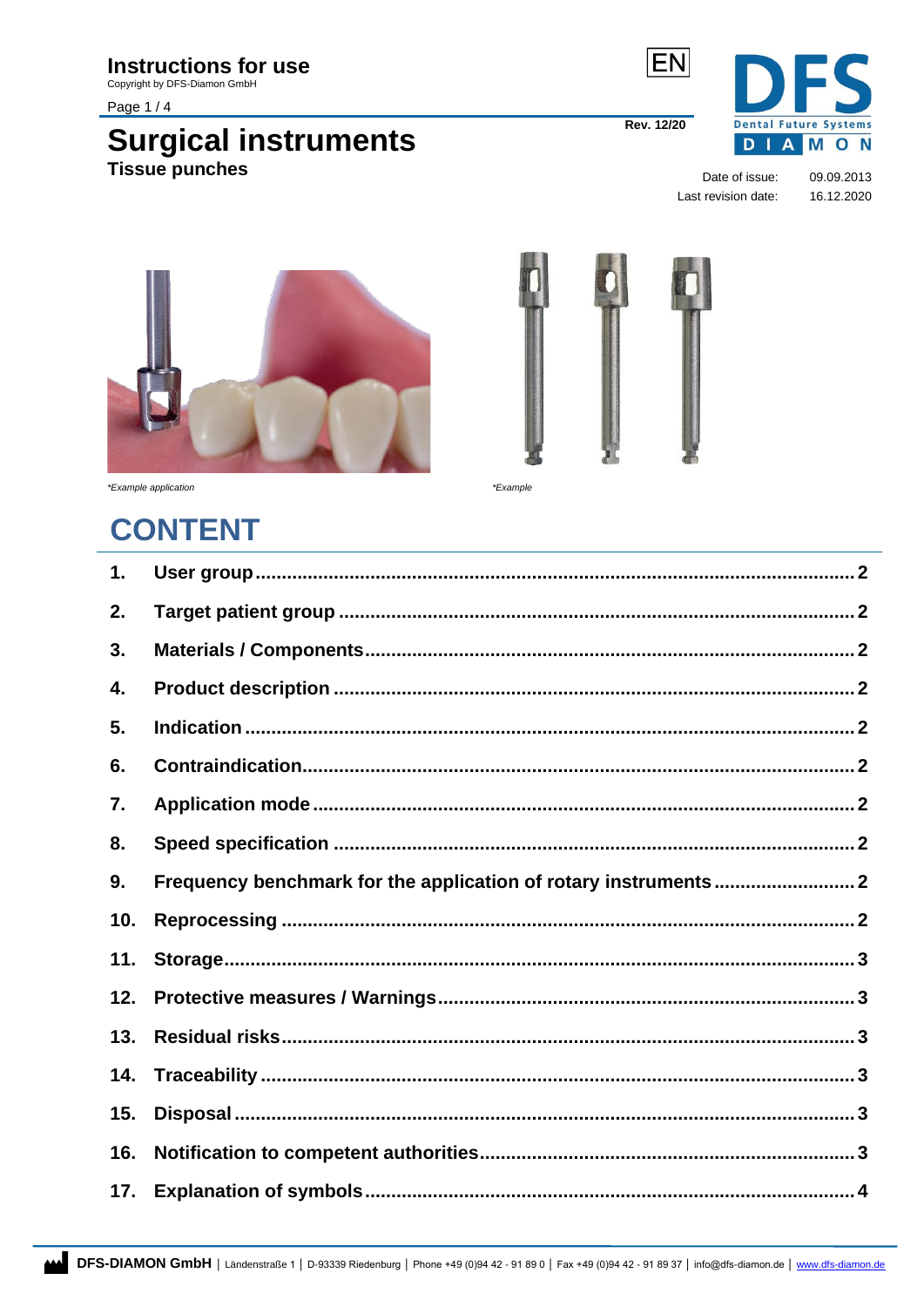Page 2 / 4

# **Surgical instruments Tissue punches**

**Rev. 12/20**

**Dental Future Systems DIAMON** 

Date of issue: 09.09.2013 Last revision date: 16.12.2020

#### **1. User group**

The instruments may only be used by appropriately qualified personnel in dental surgery or clinics.

- ➢ Maxillo-facial surgeons / dental/oral surgeons
- ➢ Dentist

#### <span id="page-1-0"></span>**2. Target patient group**

Patients with dental medical indications in the area of the described indications and applications.

#### <span id="page-1-1"></span>**3. Materials / Components**

 $\triangleright$  Medical grade steel instruments (corrosion-resistant steel, martensitic / CrMoV)

#### <span id="page-1-2"></span>**4. Product description**

The tissue punches are used in dental surgery and offers high stability and long-lasting sharpness. The instruments are available in various diameters and show convincing quality in non-flap implantology.

#### <span id="page-1-3"></span>**5. Indication**

- ➢ Tissue punches for cutting defined openings into the gingiva (soft tissue) for non-flap introduction of implants into bone material
- ➢ Biopsies of soft tissue

#### <span id="page-1-4"></span>**6. Contraindication**

- $\triangleright$  The instruments may not be used for any other than the described indication or application area.
- $\triangleright$  Excessive temperatures due to insufficient water cooling must be avoided (risk of injury)
- $\triangleright$  The indicated speed may not be exceeded (risk of fracture/injury)
- $\triangleright$  The cutting edge must be checked for fractures prior to each use:
- $\triangleright$  Do not use the instrument in case of recognizable damages, visual irregularities or wear and tear of the cutting edge

#### <span id="page-1-5"></span>**7. Application mode**

- $\triangleright$  Insert the instrument into the turbine/handpiece as deeply as possible. (There is a risk of injury if not inserted deeply enough!)
- ➢ Make sure that the instrument is correctly inserted and fixated in the lock of the head of the right angle handpiece (observe the instructions of the drive unit manufacturer)
- $\triangleright$  For best results observe the recommended speeds as per the attached chart
- $\triangleright$  Insert the instrument into the mouth prior to rotation to avoid risk of injury
- $\triangleright$  Instrument must be rotating before touching the gingiva (soft tissue)
- $\triangleright$  Place the instrument to the gingiva with an angle of approx. 90 $^{\circ}$

#### <span id="page-1-6"></span>**8. Speed specification**

#### **Maximum speed for tissue punches**

| Connection type   Instrument |                                | <b>Speed</b>     |
|------------------------------|--------------------------------|------------------|
| CA / RA                      | Tissue punches (035, 040, 050) | $2' - 4.000$ rpm |

#### <span id="page-1-7"></span>**9. Frequency benchmark for the application of rotary instruments**

The following values serve as a reference only; the actual service life may differ depending on the application, usage and material but must not exceed the maximum number of reprocessing cycles.

➢ Tissue punches **15x**

#### <span id="page-1-8"></span>**10. Reprocessing**

For reprocessing (cleaning, disinfection and sterilization) see the separate instructions for reprocessing.

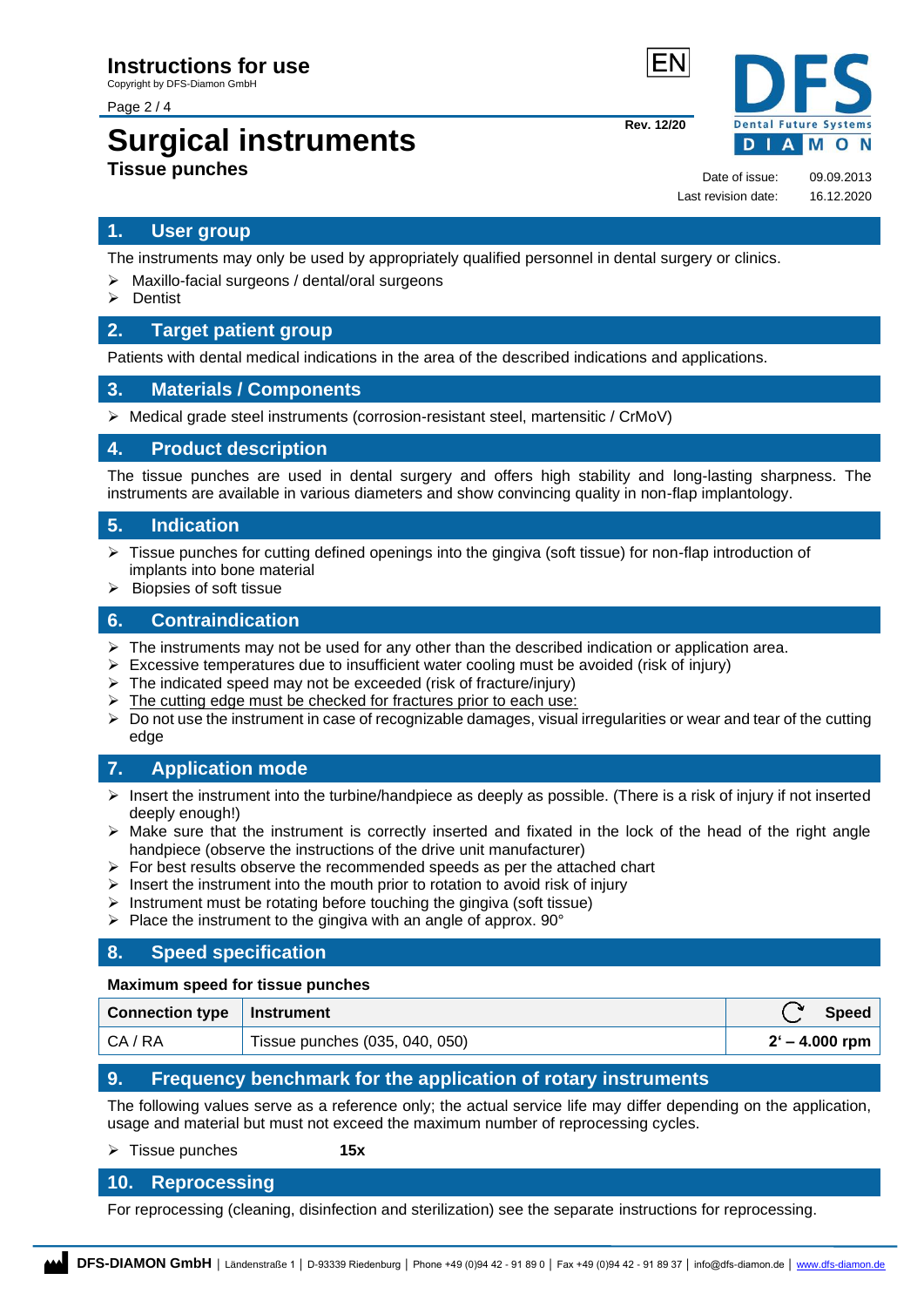Page 3 / 4

# **Surgical instruments Tissue punches**

#### <span id="page-2-0"></span>**11. Storage**

- ➢ Do not store instruments in plastic pouches (damaged pouches can cause contamination of the instruments)
- $\triangleright$  Store in dry conditions

#### <span id="page-2-1"></span>**12. Protective measures / Warnings**

Protect yourself by wearing appropriate protective gear (gloves, goggles, mask)

#### <span id="page-2-2"></span>**13. Residual risks**

Possible residual risks are fracture of working piece due to gross faulty handling or contamination due to inappropriate sterilization which may lead to harm of the patient, user or third persons.

In addition, there are the following further residual risks with regard to possible foreseeable application errors, which may result in harm to the patient:

- ➢ Incorrect use of speed (too low/too high)
- ➢ Contraindicated applications
- ➢ Applying excessive pressure

These residual risks are highly unlikely and are not expected in case of appropriate use and handling over the lifecycle of the instrument.

#### <span id="page-2-3"></span>**14. Traceability**

We recommend keeping the original packaging over the entire lifetime of the instrument in order to ensure traceability via the lot number.

#### <span id="page-2-4"></span>**15. Disposal**

Used and/or defective instruments need to be sterilized before disposal to avoid transmission of germs. Please be careful with sharp edges or tips.

After sterilization instruments can be discarded with general clinical waste.

#### <span id="page-2-5"></span>**16. Notification to competent authorities**

Competent national authorities and the manufacturer need to be notified about all serious incidents occurring in the context of the product without delay.



DFS-Diamon GmbH Ländenstraße 1 93339 Riedenburg Germany







Date of issue: 09.09.2013 Last revision date: 16.12.2020

**Rev. 12/20**